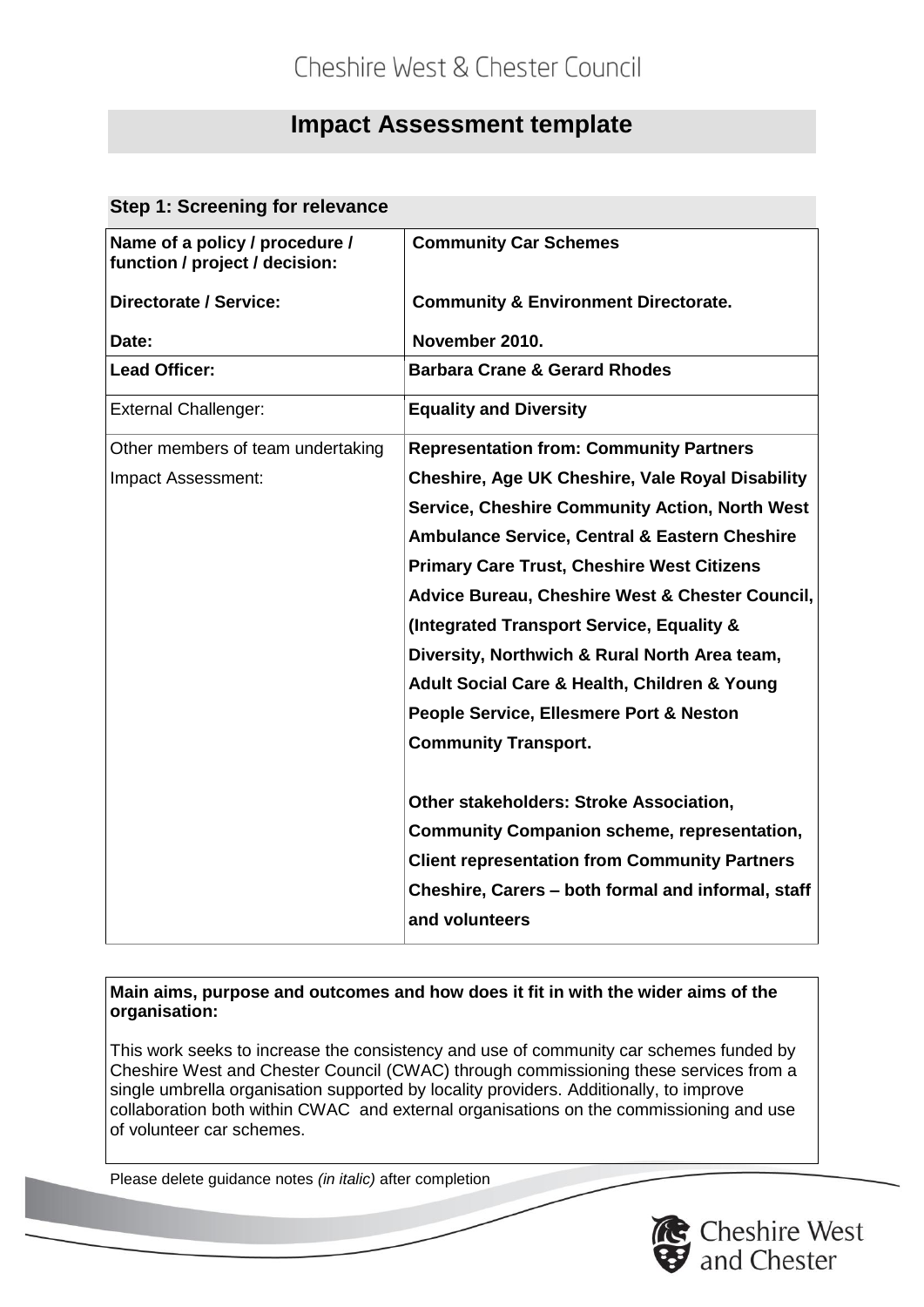An important part of the work is to retain and attract volunteer drivers, recognising their full and distinct strengths and role in providing this important service.

There is a need to increase community and service user focused outcomes through service modernization, whilst maintaining expenditure within financial constraints, supplemented by payments from service users.

To support development and diversify of the role of the third sector, making a greater overall contribution to work areas.

This impact assessment needs to consider whether there are any differential impacts on particular groups for whom these services are provided, and on organizations currently providing these services, and how these will be managed.

| Is the above relevant to equality and diversity?                                           | <b>Yesx</b> | No⊡             |
|--------------------------------------------------------------------------------------------|-------------|-----------------|
| Quick check:                                                                               |             |                 |
| Is the policy (function, procedure etc.) concerned with people?<br>$\checkmark$            | Yes x       | No □            |
| Is the policy (function, procedure etc.) outward looking<br>$\checkmark$                   |             |                 |
| (i.e. community, employees, partners)                                                      | Yes x       | No <sub>1</sub> |
| Does the policy (function etc.) involve face to face contact?<br>$\checkmark$              | Yes x       | No <sub>1</sub> |
| Does it include making decisions based on someone's individual<br>✓                        |             |                 |
| characteristics, circumstances or needs?                                                   | Yes x       | No <sub>1</sub> |
| Is there history of long-established pattern of unequal outcomes?<br>$\checkmark$          |             |                 |
| (and do I have enough evidence to prove otherwise?)                                        | Yes x       | No □            |
| $\checkmark$ Is the policy (function, procedure) likely to have a significant              |             |                 |
| impact on someone's life, health or wellbeing?                                             | Yes x       | No <sub>1</sub> |
|                                                                                            |             |                 |
| <b>Exit the process if you answered No to all of the above questions, otherwise please</b> |             |                 |

**continue.**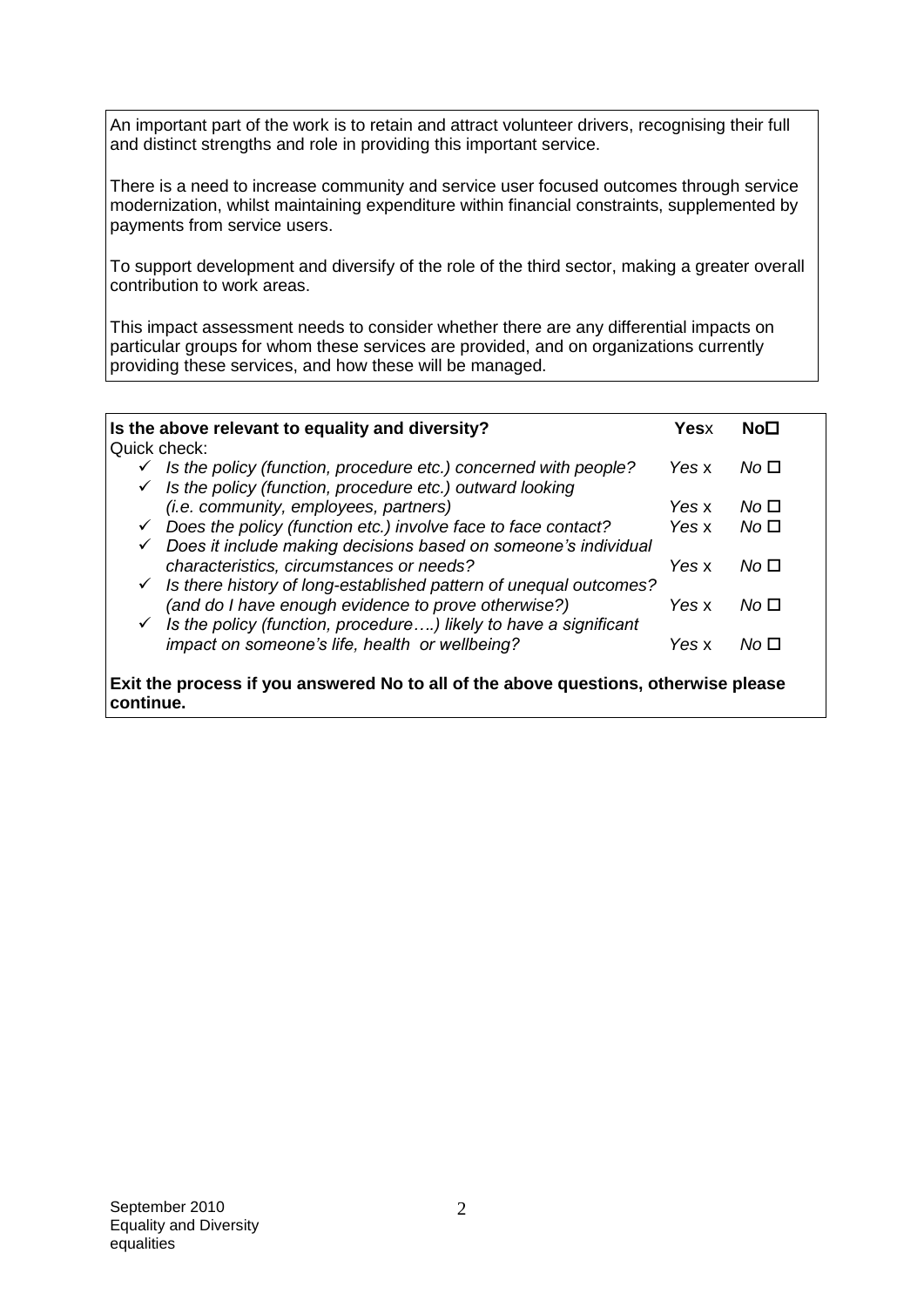## **Step 2: Scoping**

### **What do you already know about the policy** (decision etc)**, what are the main issues you need to consider:**

*(Prompts: promotion of equality in the areas of age, disability, gender, gender reassignment, race, religion or belief, sexual orientation, or human rights; meeting the needs of different communities and groups; outcomes of any relevant consultation already undertaken; examples of good practice in this area)*

| Target group / area                                                                                                                                                                                                         | Main issues (bullet points)                                                                                                                                                                                                                                                                                   | Evidence and data<br>currently available<br>(qualitative &<br>quantitative) | Consultation /<br>involvement<br>carried out | Further information<br>needed to undertake<br>the assessment                             |
|-----------------------------------------------------------------------------------------------------------------------------------------------------------------------------------------------------------------------------|---------------------------------------------------------------------------------------------------------------------------------------------------------------------------------------------------------------------------------------------------------------------------------------------------------------|-----------------------------------------------------------------------------|----------------------------------------------|------------------------------------------------------------------------------------------|
| <b>Race and Ethnicity</b><br>(including Gypsy and Travellers; migrant workers,<br>asylum seekers etc.)                                                                                                                      | N/A                                                                                                                                                                                                                                                                                                           | N/A.                                                                        | N/A                                          | N/A                                                                                      |
| <b>Disability</b><br>(as defined by the DDA: "someone who has a<br>physical or mental impairment that has a substantial<br>and long-term adverse effect on his or her ability to<br>carry out normal day-to-day activities) | <b>Community car</b><br>schemes are<br>provided by<br>vehicles owned by<br>volunteers, and<br>are therefore<br>unable to be<br>accessible to all.<br>Current<br>arrangements<br>have resulted in<br>inconsistencies<br>between each of<br>the community car<br>schemes.<br>To ensure that<br>arrangements for | Information from<br>existing community<br>car scheme providers.             | N                                            | Engagement with<br>service users as this<br>work progresses<br>towards<br>implementation |
| Please delete guidance notes <i>(in italic)</i> after completion                                                                                                                                                            |                                                                                                                                                                                                                                                                                                               |                                                                             |                                              |                                                                                          |

Cheshire West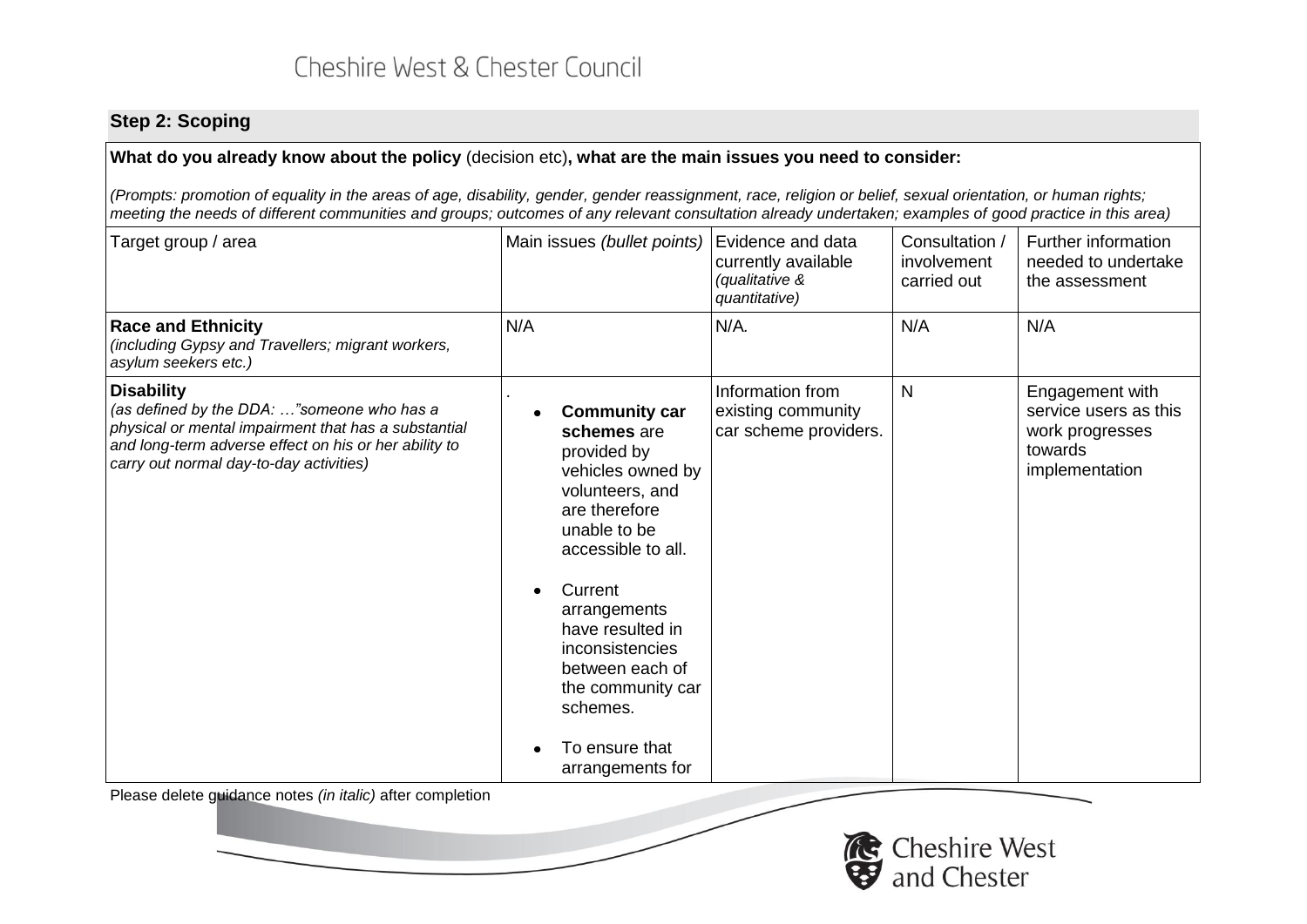|                                                                    | $\bullet$<br>$\bullet$ | booking to use the<br>services are<br>accessible to<br>those with mobility<br>or communication<br>constraints.<br>To minimise un<br>necessary anxiety<br>about service<br>continuity.<br>To have a clear<br>understanding of<br>transport needs<br>currently met, of<br>un met needs and<br>changing future<br>travel needs.<br>Ensure that the<br>user's needs are<br>fully known and<br>understood. | Whilst there is<br>evidence available for<br>some specific areas<br>e.g. health, there are<br>gaps in this evidence.<br>Information from<br>existing community<br>car scheme providers |              | Need to be explicit<br>about changes to<br>service<br>There is a need to<br>obtain further<br>information regards<br>needs not currently<br>met by the<br>community car<br>schemes. |
|--------------------------------------------------------------------|------------------------|-------------------------------------------------------------------------------------------------------------------------------------------------------------------------------------------------------------------------------------------------------------------------------------------------------------------------------------------------------------------------------------------------------|----------------------------------------------------------------------------------------------------------------------------------------------------------------------------------------|--------------|-------------------------------------------------------------------------------------------------------------------------------------------------------------------------------------|
| Gender / Gender reassignment                                       | N/A                    |                                                                                                                                                                                                                                                                                                                                                                                                       | N/A                                                                                                                                                                                    | N/A          | N/A                                                                                                                                                                                 |
| <b>Religion and belief</b>                                         | N/A                    |                                                                                                                                                                                                                                                                                                                                                                                                       | N/A                                                                                                                                                                                    | N/A          | N/A                                                                                                                                                                                 |
| Sexual orientation (inc. heterosexual, lesbian, gay,<br>bi-sexual) | N/A                    |                                                                                                                                                                                                                                                                                                                                                                                                       | N/A                                                                                                                                                                                    | N/A          | N/A                                                                                                                                                                                 |
| Age<br>Children and young people                                   | N/A                    |                                                                                                                                                                                                                                                                                                                                                                                                       | N/A                                                                                                                                                                                    | N/A          | N/A                                                                                                                                                                                 |
| <b>Adults</b>                                                      |                        | Improve the provision and<br>role of community car                                                                                                                                                                                                                                                                                                                                                    | Information from<br>existing community                                                                                                                                                 | $\mathsf{N}$ | Engagement with<br>service users as this                                                                                                                                            |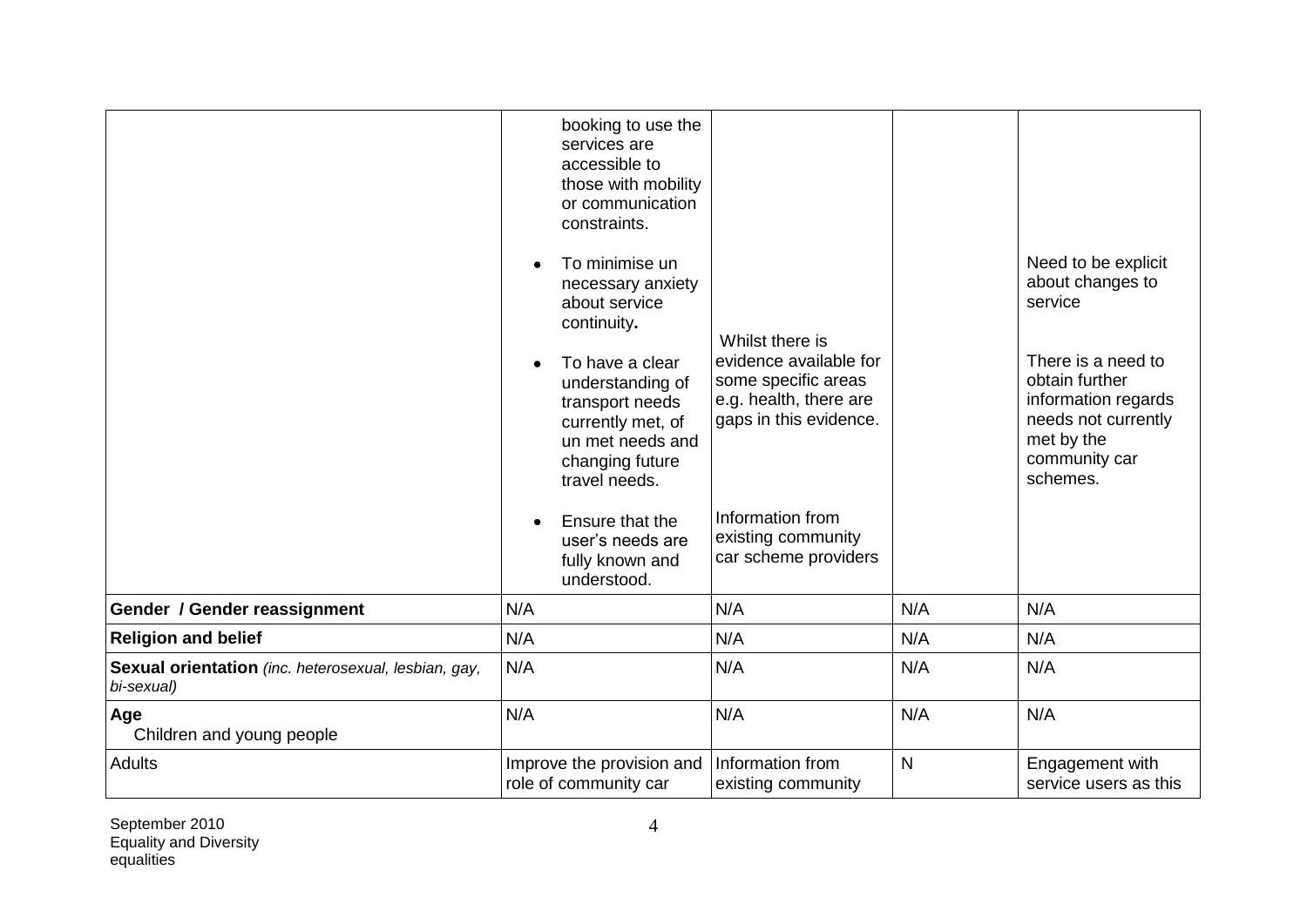|                             | schemes to meet the full<br>needs of vulnerable<br>members of the<br>community who are<br>unable to use other<br>transport services to meet<br>their requirements.                                                       | car scheme providers                                           |              | work progresses<br>towards<br>implementation                                             |
|-----------------------------|--------------------------------------------------------------------------------------------------------------------------------------------------------------------------------------------------------------------------|----------------------------------------------------------------|--------------|------------------------------------------------------------------------------------------|
| Younger older people        | Improve the provision and<br>role of community car<br>schemes to meet the full<br>needs of vulnerable<br>members of the<br>community who are<br>unable to use other<br>transport services to meet<br>their requirements. | Information from<br>existing community<br>car scheme providers | $\mathsf{N}$ | Engagement with<br>service users as this<br>work progresses<br>towards<br>implementation |
| Older older people          | Improve the provision and<br>role of community car<br>schemes to meet the full<br>needs of vulnerable<br>members of the<br>community who are<br>unable to use other<br>transport services to meet<br>their requirements. | Information from<br>existing community<br>car scheme providers | $\mathsf{N}$ | Engagement with<br>service users as this<br>work progresses<br>towards<br>implementation |
| <b>Rural communities</b>    | To encourage<br>participation of volunteers<br>for the community car<br>scheme to "self help"<br>extend service availability<br>for these communities.                                                                   |                                                                | N            | Engagement with<br>service users as this<br>work progresses<br>towards<br>implementation |
| <b>Areas of deprivation</b> | To help ensure that<br>services are affordable to                                                                                                                                                                        | <b>Census Data</b>                                             | N            | Engagement with<br>service users as this                                                 |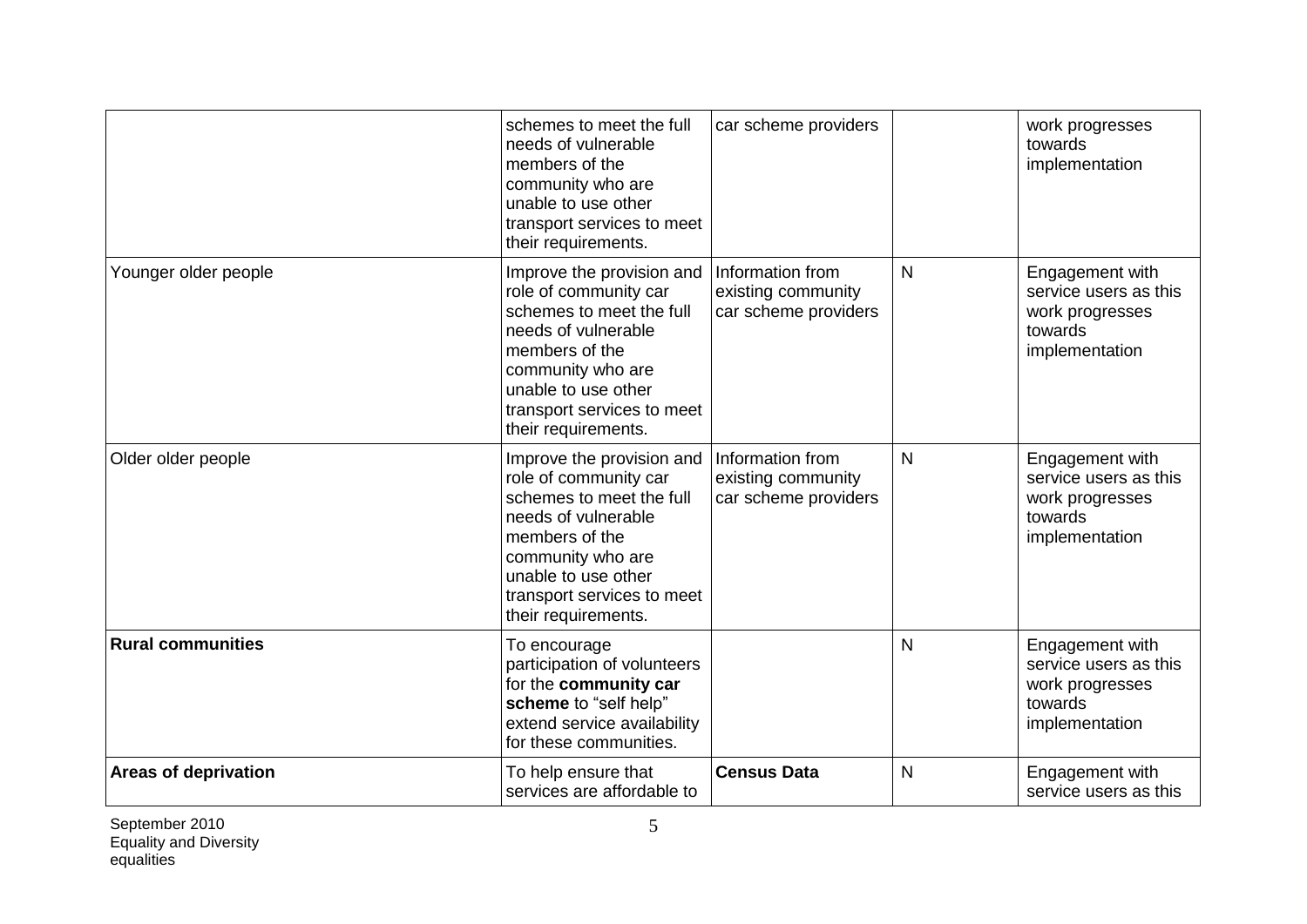|                                                                                                                              | Step 3: Assessing impact and strengthening the policy                                                                                                                                                                                                                                                                       | those needing to use<br>them.<br>It is recognised that<br>deprivation can be an<br>issue within more affluent<br>areas.                                                                      |               |                                                                                                                                                                                                                                                                                                                                                                                                                                                                                                                                                                                                                                                                                                                                                                |     |     | work progresses<br>towards<br>implementation                                   |
|------------------------------------------------------------------------------------------------------------------------------|-----------------------------------------------------------------------------------------------------------------------------------------------------------------------------------------------------------------------------------------------------------------------------------------------------------------------------|----------------------------------------------------------------------------------------------------------------------------------------------------------------------------------------------|---------------|----------------------------------------------------------------------------------------------------------------------------------------------------------------------------------------------------------------------------------------------------------------------------------------------------------------------------------------------------------------------------------------------------------------------------------------------------------------------------------------------------------------------------------------------------------------------------------------------------------------------------------------------------------------------------------------------------------------------------------------------------------------|-----|-----|--------------------------------------------------------------------------------|
| Target group /<br>area                                                                                                       | Is the policy (function etc.)<br>likely to have an adverse<br>impact on any of the<br>groups?<br>If yes please comment<br>Please start by<br>considering the aspects<br>bellow<br>Promoting good<br>$\bullet$<br>community relations<br>Safety<br>$\bullet$<br>Environment and<br>access to services<br>Economic well-being | Are there any particularly<br>positive impacts of the policy<br>(function etc.) on any of the<br>groups you would like to<br>highlight? Also any measures<br>that may currently be in place. | facing aspect | Please rate the impact taking<br>into account any measures<br>already in place to reduce the<br>potential impact highlighted in<br>the previous column.<br>High-significant potential impact, risk of<br>exposure, history of complaints, no<br>mitigating measures in place or no evidence<br>available, urgent need for consultation with<br>service users, general public, employees<br>Medium-some potential impact, some<br>mitigating measures in place but no<br>evidence available how effective they are,<br>would be beneficial to consult with service<br>users, general public etc. but not urgent<br>Low-almost bordering with non relevance to<br>the EIA process (heavily legislation led -<br>very little discretion exercised, limited public |     |     | Future actions that may need<br>to take place to further<br>reduce the impact. |
|                                                                                                                              |                                                                                                                                                                                                                                                                                                                             |                                                                                                                                                                                              | High          | Medium                                                                                                                                                                                                                                                                                                                                                                                                                                                                                                                                                                                                                                                                                                                                                         | Low |     |                                                                                |
| <b>Race and</b><br><b>Ethnicity</b><br>(including Gypsy<br>and Travellers;<br>migrant workers,<br>asylum seekers<br>$etc.$ ) | N/A                                                                                                                                                                                                                                                                                                                         | N/A                                                                                                                                                                                          |               |                                                                                                                                                                                                                                                                                                                                                                                                                                                                                                                                                                                                                                                                                                                                                                | N/A | N/A |                                                                                |
| <b>Disability</b><br>(as defined by                                                                                          | No Change                                                                                                                                                                                                                                                                                                                   | An increased and diversified                                                                                                                                                                 |               | X                                                                                                                                                                                                                                                                                                                                                                                                                                                                                                                                                                                                                                                                                                                                                              |     |     | To minimise unnecessary                                                        |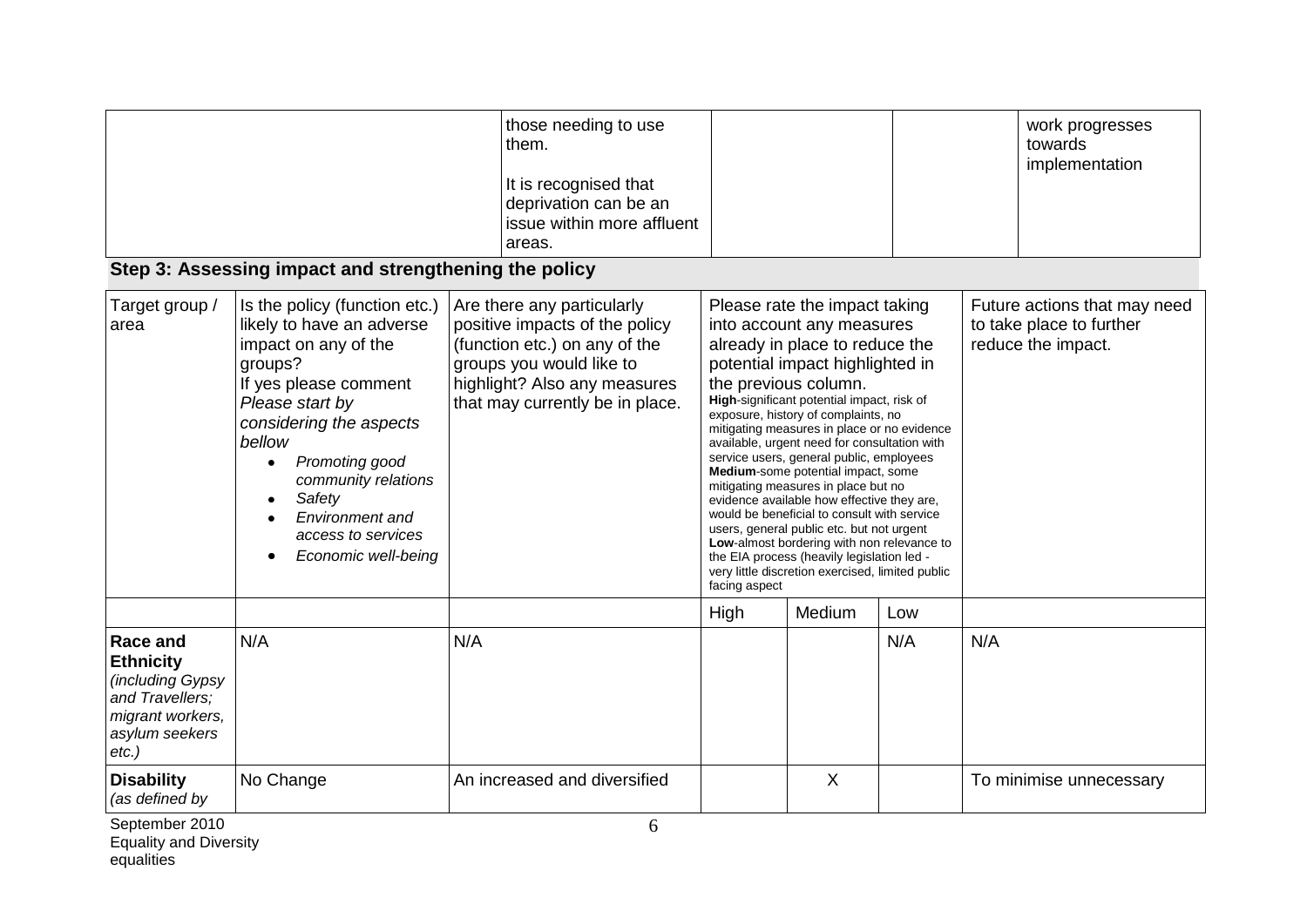| the DDA:<br>"someone who<br>has a physical or<br>mental<br>impairment that<br>has a substantial<br>and long-term<br>adverse effect on<br>his or her ability<br>to carry out<br>normal day-to-<br>day activities) |     | role of the voluntary sector<br>through community car<br>schemes. This should help<br>attract and retain volunteers<br>whilst improving their ability to<br>support their community.<br><b>Safety: Transport providers are</b><br>required to comply with a<br>variety of requirements for the<br>safe use of drivers, vehicles<br>and vetting processes.<br><b>Economic well-being:</b><br>Improving access to facilities<br>will support local business and<br>help enable support vibrant<br>communities. |     | anxiety about service<br>continuity. |
|------------------------------------------------------------------------------------------------------------------------------------------------------------------------------------------------------------------|-----|--------------------------------------------------------------------------------------------------------------------------------------------------------------------------------------------------------------------------------------------------------------------------------------------------------------------------------------------------------------------------------------------------------------------------------------------------------------------------------------------------------------|-----|--------------------------------------|
| Gender /<br>Gender<br>reassignment                                                                                                                                                                               | N/A | N/A                                                                                                                                                                                                                                                                                                                                                                                                                                                                                                          | N/A | N/A                                  |
| <b>Religion and</b><br>belief                                                                                                                                                                                    | N/A | N/A                                                                                                                                                                                                                                                                                                                                                                                                                                                                                                          | N/A | N/A                                  |
| <b>Sexual</b><br>orientation<br><i>(includes</i><br>heterosexual,<br>lesbian, gay, bi-<br>sexual)                                                                                                                | N/A | N/A                                                                                                                                                                                                                                                                                                                                                                                                                                                                                                          | N/A | N/A                                  |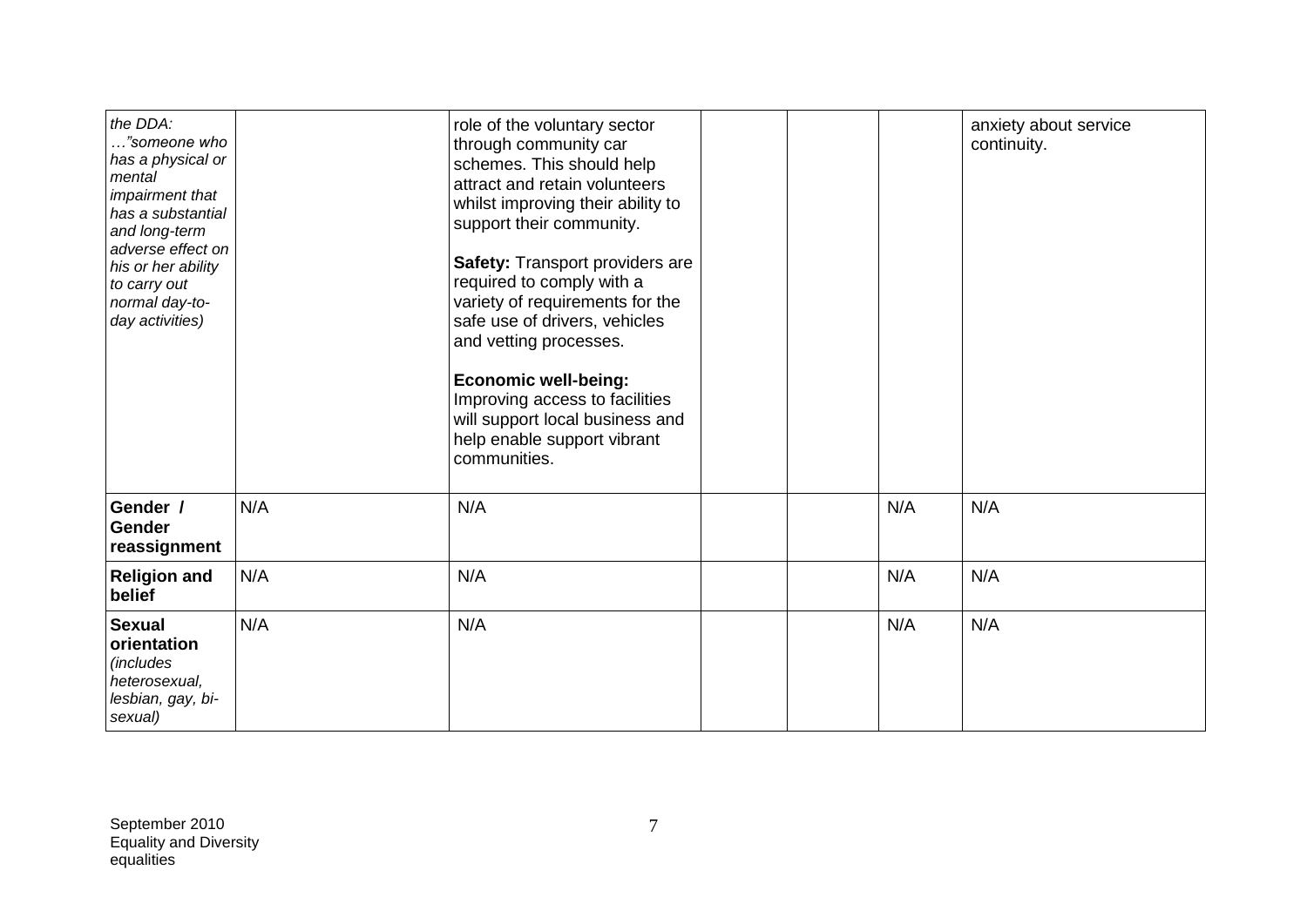| Age<br>Children and<br>young people                                | N/A                                                                                | N/A                                                                                                                                                                    |                           | N/A                       | N/A                                                 |
|--------------------------------------------------------------------|------------------------------------------------------------------------------------|------------------------------------------------------------------------------------------------------------------------------------------------------------------------|---------------------------|---------------------------|-----------------------------------------------------|
| <b>Adults</b>                                                      | Changes to charge to<br>service users or<br>reimbursement to<br>volunteer drivers. | Increase of reimbursement to<br>drivers will help retain and<br>attract volunteers.                                                                                    | $\boldsymbol{\mathsf{X}}$ |                           | Changes to be agreed with<br><b>CWAC</b> in advance |
| Younger older<br>people                                            | Changes to charge to<br>service users or<br>reimbursement to<br>volunteer drivers. | Increase of reimbursement to<br>drivers will help retain and<br>attract volunteers.<br>Potentially a greater and more<br>diversified role for the<br>voluntary sector. | $\boldsymbol{\mathsf{X}}$ |                           | Changes to be agreed with<br>CWAC in advance        |
| Older older<br>people                                              | Changes to charge to<br>service users or<br>reimbursement to<br>volunteer drivers. | Increase of reimbursement to<br>drivers will help retain and<br>attract volunteers.                                                                                    | X                         |                           | Changes to be agreed with<br><b>CWAC</b> in advance |
| <b>Rural</b><br>communities<br>Service<br>availability<br>(access) | No Change                                                                          | Collaboration and consistency<br>may enable improved service<br>availability.                                                                                          |                           | $\boldsymbol{\mathsf{X}}$ |                                                     |
| Cost of service<br>delivery and<br>costs to                        | No Change                                                                          | Economies of scale,<br>consistency and increased<br>service availability.                                                                                              |                           |                           |                                                     |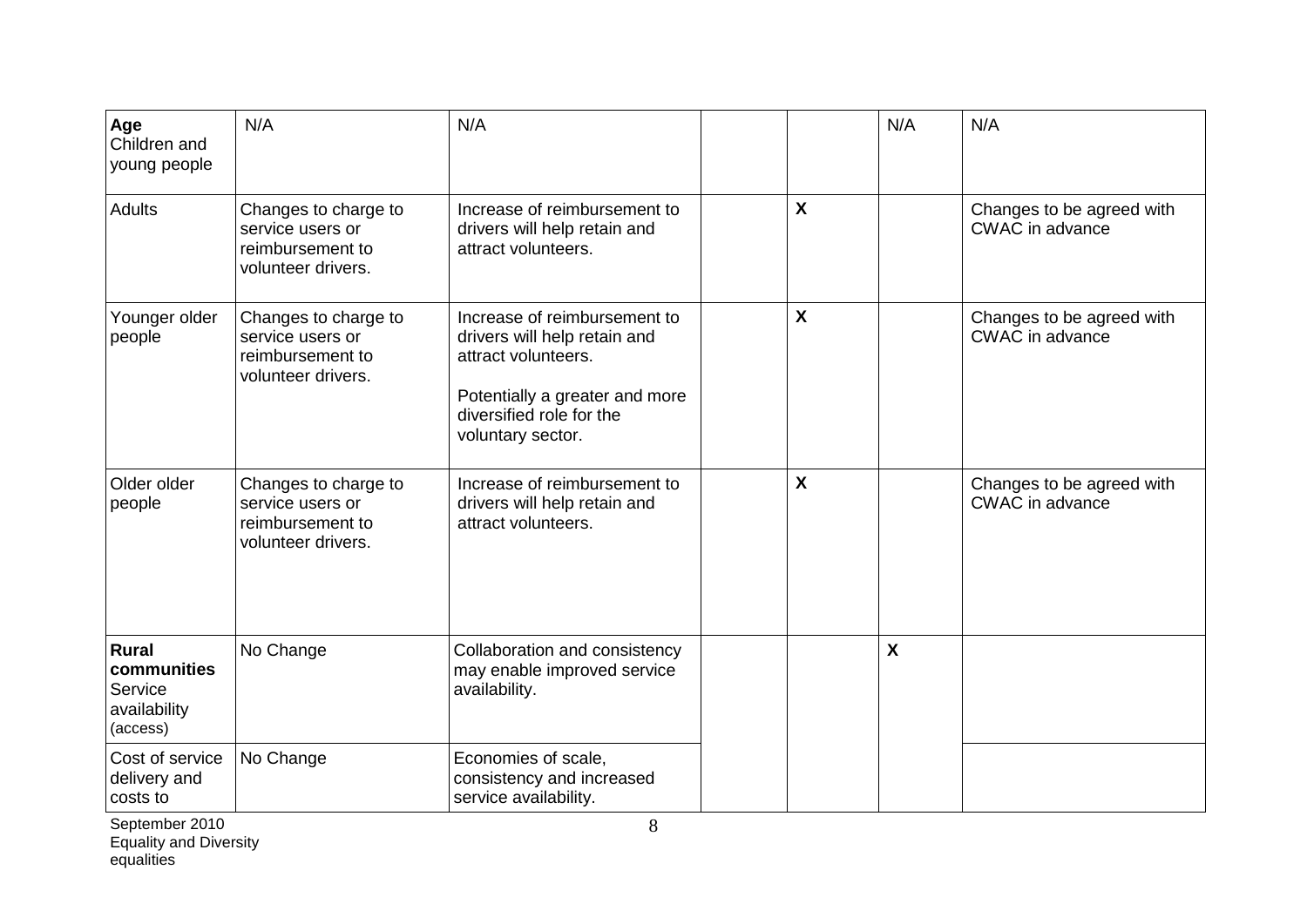| community to<br>access the<br>service                                                       |                                                                                                      |                                                                                                          |                         |                  |                                                     |
|---------------------------------------------------------------------------------------------|------------------------------------------------------------------------------------------------------|----------------------------------------------------------------------------------------------------------|-------------------------|------------------|-----------------------------------------------------|
| Impact on<br>quality and<br>character of the<br>natural rural<br>landscape and<br>residents | N/A                                                                                                  | N/A                                                                                                      |                         |                  | N/A                                                 |
| Impact on<br>people wishing<br>to visit the<br>countryside                                  | N/A                                                                                                  | N/A                                                                                                      |                         |                  | N/A                                                 |
| Areas of<br>deprivation                                                                     | Greater impact of changes<br>to charge to service users<br>or reimbursement to<br>volunteer drivers. | Greater impact of increase of<br>reimbursement to drivers will<br>help retain and attract<br>volunteers. |                         | $\boldsymbol{X}$ | Changes to be agreed with<br><b>CWAC</b> in advance |
| Human rights                                                                                | N/A                                                                                                  | N/A                                                                                                      | <b>No Rating Needed</b> |                  | N/A                                                 |
| <b>Volunteers</b><br>within the<br>organisation                                             | Risk of loss of some<br>volunteers resulting from<br>any changes to current<br>practice.             | Changes to reimbursement rate<br>and roles undertaken.                                                   | X                       |                  | Engagement with existing<br>drivers.                |

# **Step 4: Health and wellbeing**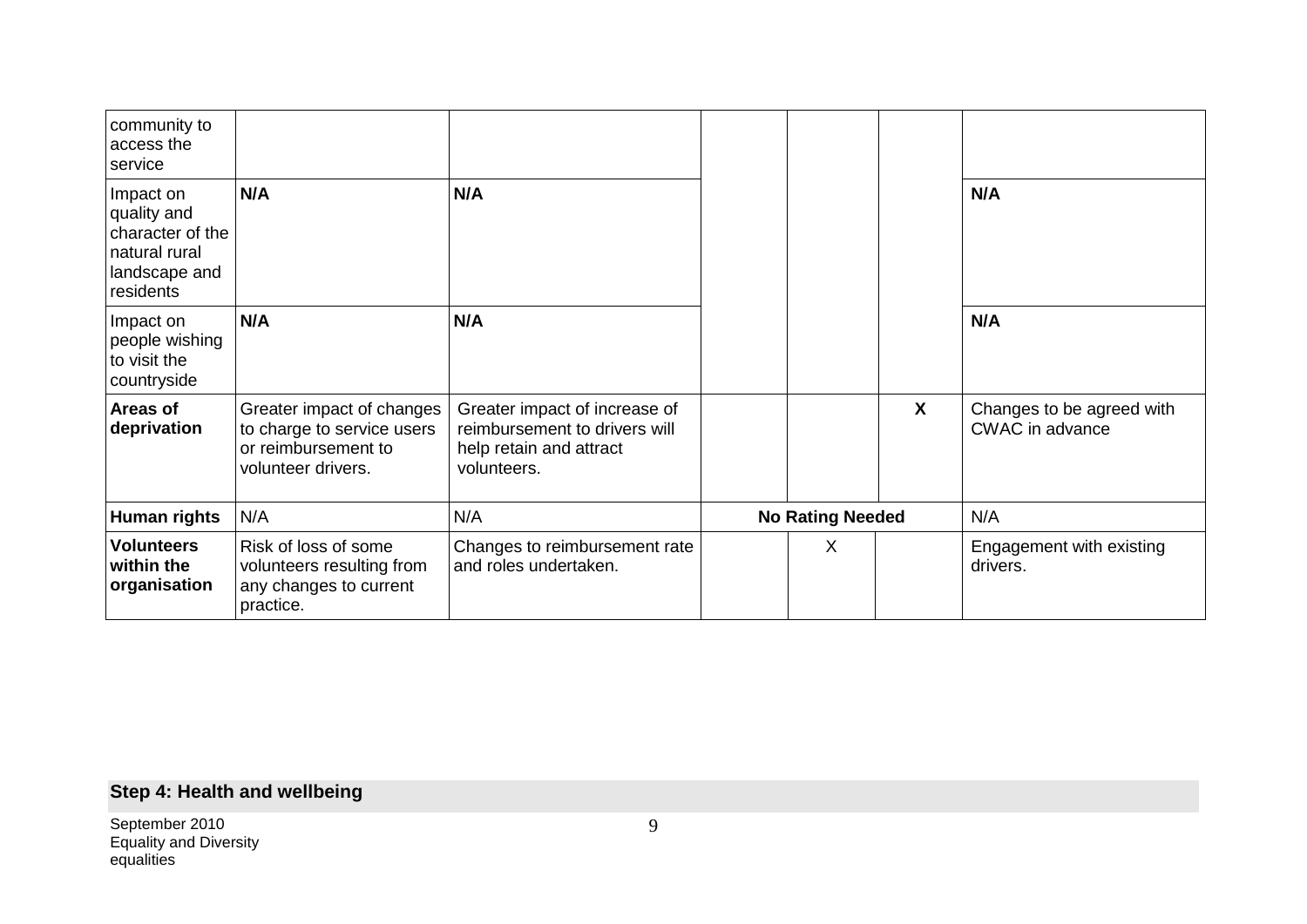|                                                                                                                                            | <b>Race and</b><br><b>Ethnicity</b>  | <b>Disability</b>                 | Gender /<br>Gender<br>reassignment                               | <b>Religion and</b><br>belief | <b>Sexual</b><br>orientation | <b>Rural</b><br>communities                                                                                                              | Areas of<br>deprivation                                                                                                                     | Age                 |
|--------------------------------------------------------------------------------------------------------------------------------------------|--------------------------------------|-----------------------------------|------------------------------------------------------------------|-------------------------------|------------------------------|------------------------------------------------------------------------------------------------------------------------------------------|---------------------------------------------------------------------------------------------------------------------------------------------|---------------------|
| Is the policy (function<br>etc.) likely to have the<br>potential to impact on<br>human health (pls.<br>comment). If yes please<br>specify. | N/A                                  | No Change                         | N/A                                                              | N/A                           | N/A                          | Aims to<br>improve<br>access to<br>care facilities<br>and enable<br>engaging,<br>inclusive.<br>independent<br>and active life<br>styles. | Aims to<br>improve<br>access to<br>care<br>facilities and<br>enable<br>engaging,<br>inclusive,<br>independent<br>and active<br>life styles. | <b>No</b><br>Change |
| Will there be a significant                                                                                                                |                                      | Physical activity- No Change      |                                                                  |                               |                              |                                                                                                                                          |                                                                                                                                             |                     |
| impact on any of the<br>following lifestyle related                                                                                        |                                      | Smoking, Drugs or alcohol use-N/A |                                                                  |                               |                              |                                                                                                                                          |                                                                                                                                             |                     |
| variables? Pls. comment                                                                                                                    |                                      | Sexual behaviour- N/A             |                                                                  |                               |                              |                                                                                                                                          |                                                                                                                                             |                     |
|                                                                                                                                            |                                      |                                   | Accidents and stress at home or work- N/A                        |                               |                              |                                                                                                                                          |                                                                                                                                             |                     |
|                                                                                                                                            | Diet- No Change                      |                                   |                                                                  |                               |                              |                                                                                                                                          |                                                                                                                                             |                     |
|                                                                                                                                            |                                      |                                   |                                                                  |                               |                              |                                                                                                                                          |                                                                                                                                             |                     |
| Is there likely to be a                                                                                                                    |                                      |                                   | Social services Primary care- No Change                          |                               |                              |                                                                                                                                          |                                                                                                                                             |                     |
| significant demand on<br>any of the following                                                                                              | <b>Community services- No Change</b> |                                   |                                                                  |                               |                              |                                                                                                                                          |                                                                                                                                             |                     |
| health and social care<br>services?                                                                                                        |                                      |                                   | Primary / hospital care/ A&E / Need for medicines etc. No Change |                               |                              |                                                                                                                                          |                                                                                                                                             |                     |

# **Step 5: Procurement and partnership**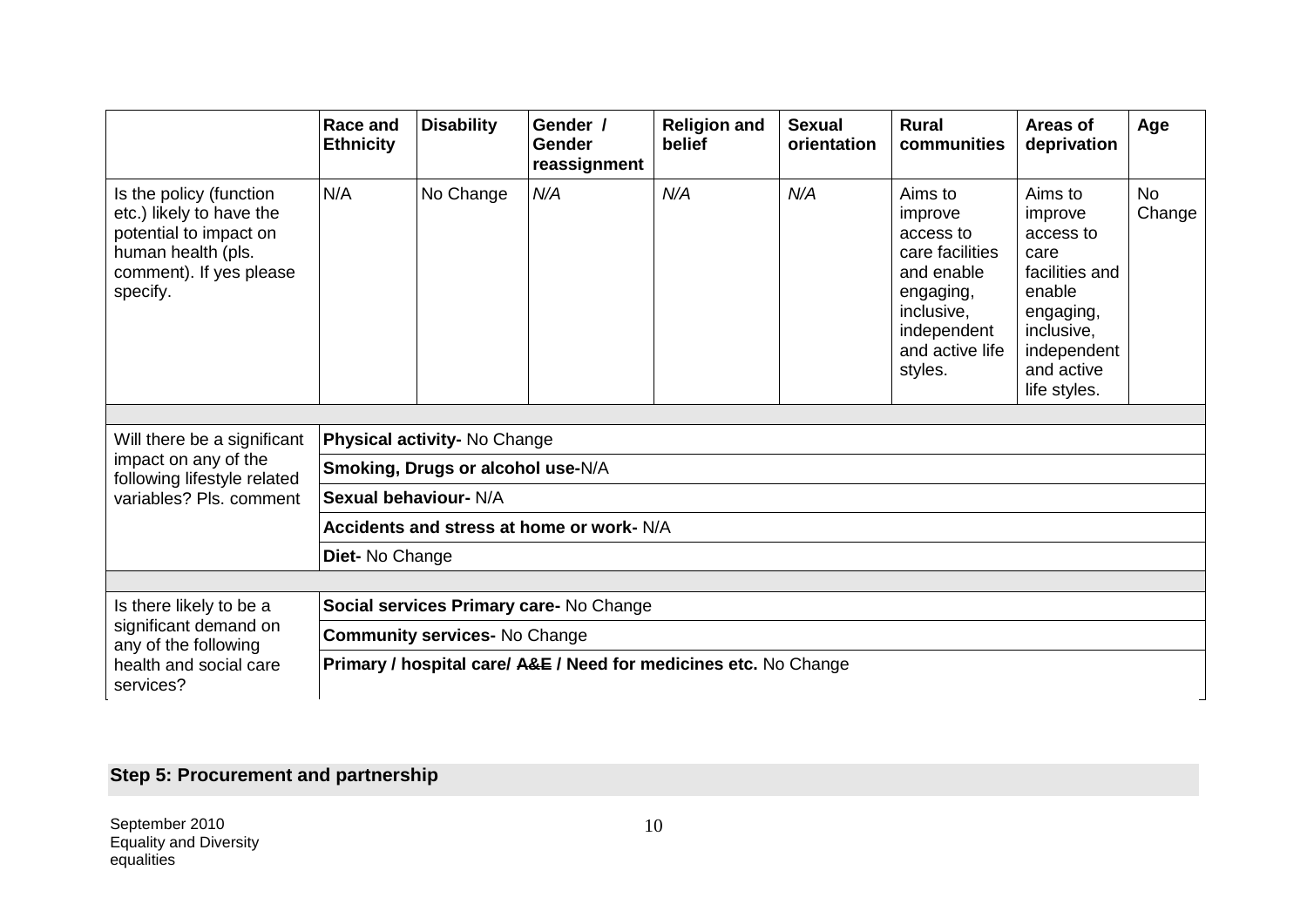| Is this project due to be carried out wholly or partly by contractors?                                                                                                        | Community car schemes funded by CWAC are currently provided by<br>five third sector organizations. These organizations are being given an<br>opportunity to produce a proposal to CWAC to continue providing<br>community car schemes on a collaborative basis, achieving a<br>combination of financial efficiencies and service modernisation. |
|-------------------------------------------------------------------------------------------------------------------------------------------------------------------------------|-------------------------------------------------------------------------------------------------------------------------------------------------------------------------------------------------------------------------------------------------------------------------------------------------------------------------------------------------|
| If yes, what steps did you take to ensure that any partner organisation<br>you work with complies with equality and human rights legislation,<br>specifically in relation to: |                                                                                                                                                                                                                                                                                                                                                 |
| tendering and specifications                                                                                                                                                  | Community car scheme providers were invited to a meeting whereby<br>CWAC described elements and requirements for the future provision<br>of these schemes in future funding agreements. These organizations<br>were invited to comment on these to help ensure they reflected the<br>needs of users and supported volunteers.                   |
| awards process                                                                                                                                                                | Included within the above response for "tendering and specifications".                                                                                                                                                                                                                                                                          |
| contract clauses                                                                                                                                                              | Included within the above response for "tendering and specifications".                                                                                                                                                                                                                                                                          |
| monitoring and performance measures                                                                                                                                           | Included within the above response for "tendering and specifications".                                                                                                                                                                                                                                                                          |

# **Step 6: Making a decision and actions**

| What practical actions do you recommend to reduce, justify or remove any adverse/negative impact? |  |  |  |  |  |
|---------------------------------------------------------------------------------------------------|--|--|--|--|--|
| Reflect these actions in the E&D part of the Directorate Business plans.                          |  |  |  |  |  |
| Action<br>Lead Officer<br>Deadline                                                                |  |  |  |  |  |
| Barbara Crane & Gerard Rhodes<br>Review of actions stated above<br>Ongoing                        |  |  |  |  |  |

## **Step 7: Monitoring and review**

| How will you monitor the impact and effectiveness of this policy | satisfactior<br>' Regular recording and monitoring of usage, issues raised, |  |
|------------------------------------------------------------------|-----------------------------------------------------------------------------|--|
| (function etc.).                                                 | and financial performance.                                                  |  |